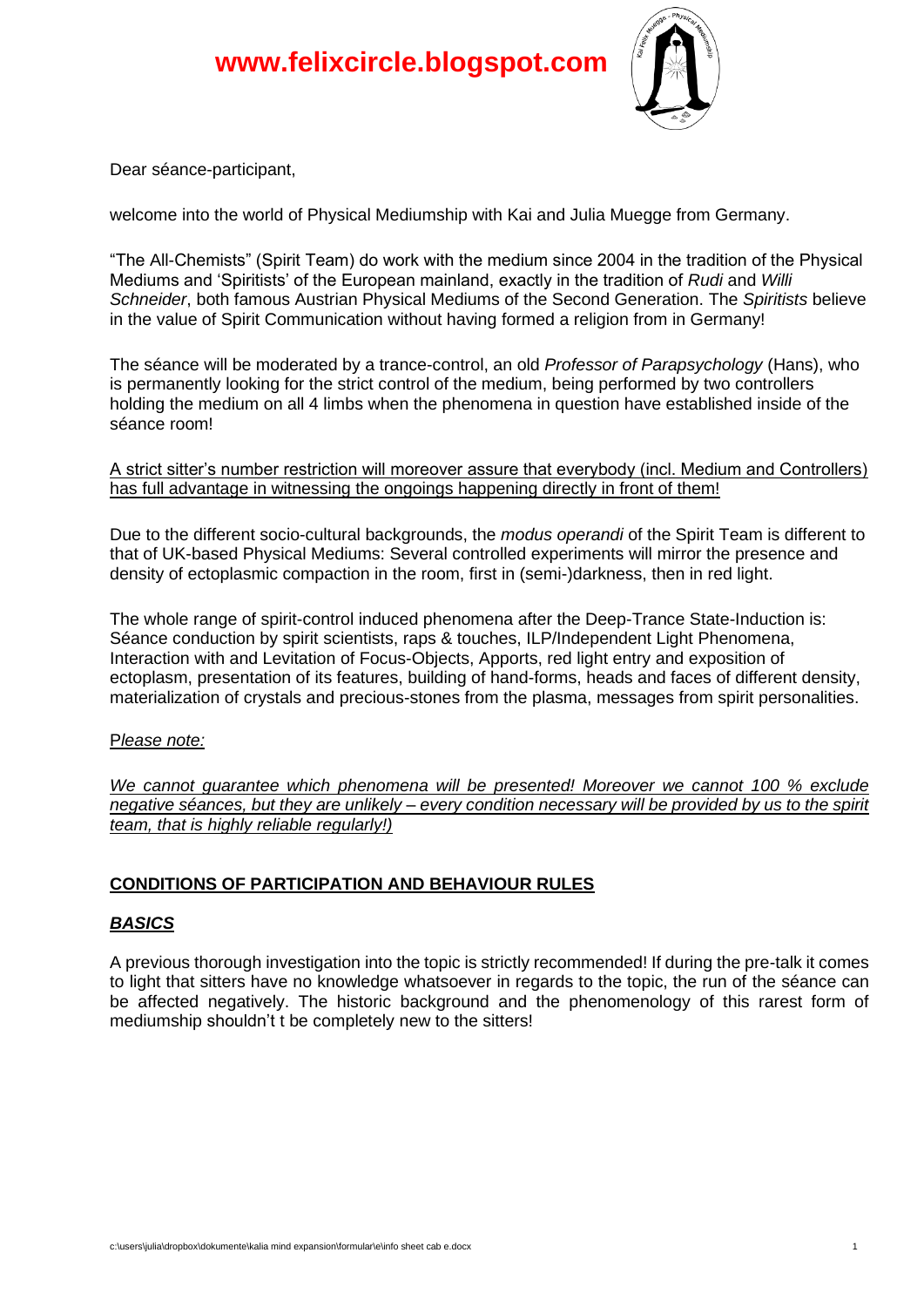# **www.felixcircle.blogspot.com**





## *The Physical Medium Kai Muegge with Ectoplasm*

Mainly it is about the appearance of a strange ethereal and infamous substance or fabric, called "ectoplasm". The reality of that substance cannot be doubted due to its regular appearance within the last 150 years and exensively described in Parapsychology!

In our séances ectoplasm occurs partially as well in huge quantities, demonstrating its autonomy, after being detached from the mediums body.

This strange and rare physiology origins from the mediums organism and to guarantee its bodily integrity, the sitters need to follow certain behavior rules – for an undisturbed séance and the well being of the medium!

These rules are international standard at physical séances!

Their acceptation and your according behavior are absolutely required obligation!

During the séance the circle leaders say is rule!

The séance itself is held - besides the red-light parts - in semi-darkness. The room is then illuminated only by some glowing focus objects. Partially total darkness is applied also!

### *PREPARING AT HOME*

- ➢ Approx. 2 hours before séance do not eat heavy meals
- ➢ No alcohol shall be consumed before the séance
- ➢ No strong odors on the day of séance (f. e. perfume)
- $\triangleright$  No headdresses (caps or hats) are allowed
- $\triangleright$  No avoidable metals or jewelry shall be worn
- $\triangleright$  Shoes are not allowed please bring socks
- $\triangleright$  No belts and scarfs
- $\triangleright$  No tissues, purse, keys asf.
- $\triangleright$  Turn your pockets inside out
- ➢ No cells, iPhones asf.
- ➢ Glasses and medicaments are allowed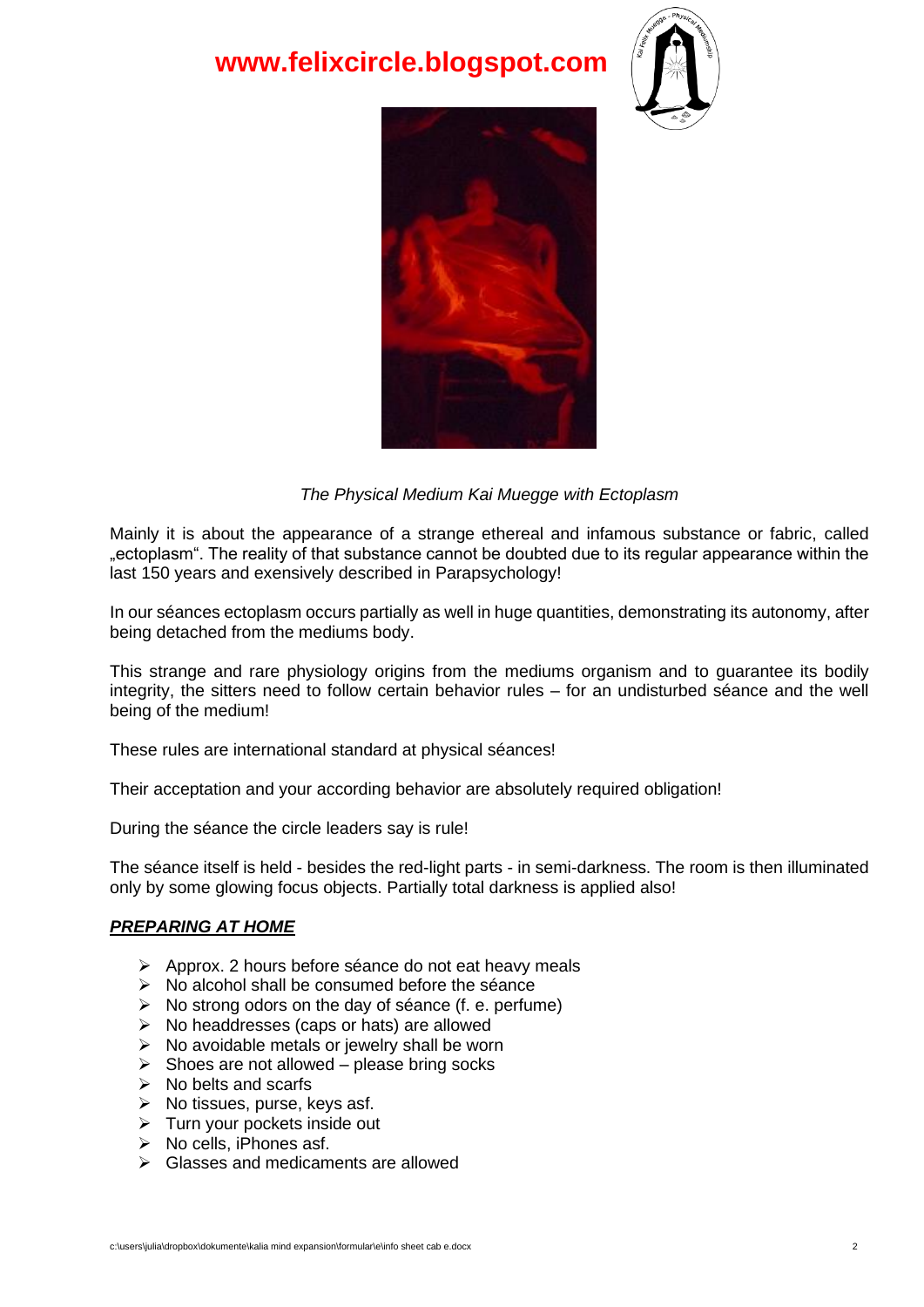# **www.felixcircle.blogspot.com**

### **m INTRODUCTION:**



- **RODUCTION:**<br>► Check yourselves of having got rid
- $\triangleright$  The event begins punctually
- ➢ The introduction takes approx. 1-1,5 hours
- ➢ After that you have approx. 30-40 minutes time to empty your pockets during that time
- $\triangleright$  Medium is preparing
- $\triangleright$  Control for all sitters through the event-organizer and than with the Metaldetector
- $\triangleright$  Entry into the séance-room and allocation to your seats (everybody sits in first row)

## **DURING THE CABINET-SÉANCE:**

- $\triangleright$  The cabinet-séance takes 2-3 hours (+1-1.5 hours introduction) but it can also take longer, so bring enough time
- ➢ No self consistent tries to touch the "structures", they'll come close by themselves and probably touch you
- $\triangleright$  'Fishing' in the darkness is strictly forbidden
- $\triangleright$  Dont touch anything
- $\triangleright$  Be positive and in good mood.
- $\triangleright$  Be open for the spirit energy
- ➢ Hold your arms and legs near your body
- $\triangleright$  Julia give you always instructions what to do
- ➢ The meditation music is 'The stillness sings' from Lex van Someren, please hum with the music also in the beginning
- $\triangleright$  Loud singing with the music to hold up the energy (Music from Abba, Boney M., Beatles ...)
- $\triangleright$  You will sit nearly the whole séance in hand-chain (hand in hand with your neighbours)
- $\triangleright$  The phenomena are happening directly in front of the sitters
- ➢ Those who sit for trance themselves, please make it safe that your tranceguides don't come through in our sitting with us
- ➢ DO NOT TOUCH THE OBJECTS OR SPIRIT-GIFTS DURING AND ALSO AFTER THE SÉANCE – ONLY WITH JULIA´S PERMISSION

# **END OF THE SÉANCE:**

- $\triangleright$  After the prayer, all sitters have to leave the room speedy and silent. Only the eventorganizer and Julia stay with the medium
- ➢ We come back and answering your questions or have a look on our website (Q&A)
- $\triangleright$  In the beginning and the end we say: So be it!

### **IMPORTANT**

**WE ASSUME EVERY SITTER TO RESPECT THE PHYSICAL INTEGRITY OF THE MEDIUM THAT IS IN A HIGHLY VULNERABLE ALTERED STATE OF HIGHEST SENSIBILITY! ANY VIOLATION OF THE ABOVE RULES ENDANGERS IT AND LEADS NOT ONLY TO IMMEDIATE EXCLUSION BUT PROBABLY TO THE ABANDONMENT OF THE SÉANCE AS WELL! ALL MONEY IS NON-REFUNDABLE**

### **VERY IMPORTANT NOT ALLOWED TO ATTEND ARE PERSONS:**

- $\triangleright$  With personality disorders
- ➢ With life-crises
- $\triangleright$  With a psychiatric history
- $\triangleright$  Who are afraid of darkness and narrowness
- ➢ With circuits
- $\triangleright$  Who are afraid of the occult
- $\triangleright$  Who have heart condition
- ➢ With claustrophobic
- $\triangleright$  Who have a cold (cough, catch a cold asf.)
- ➢ Seating requests can not be considered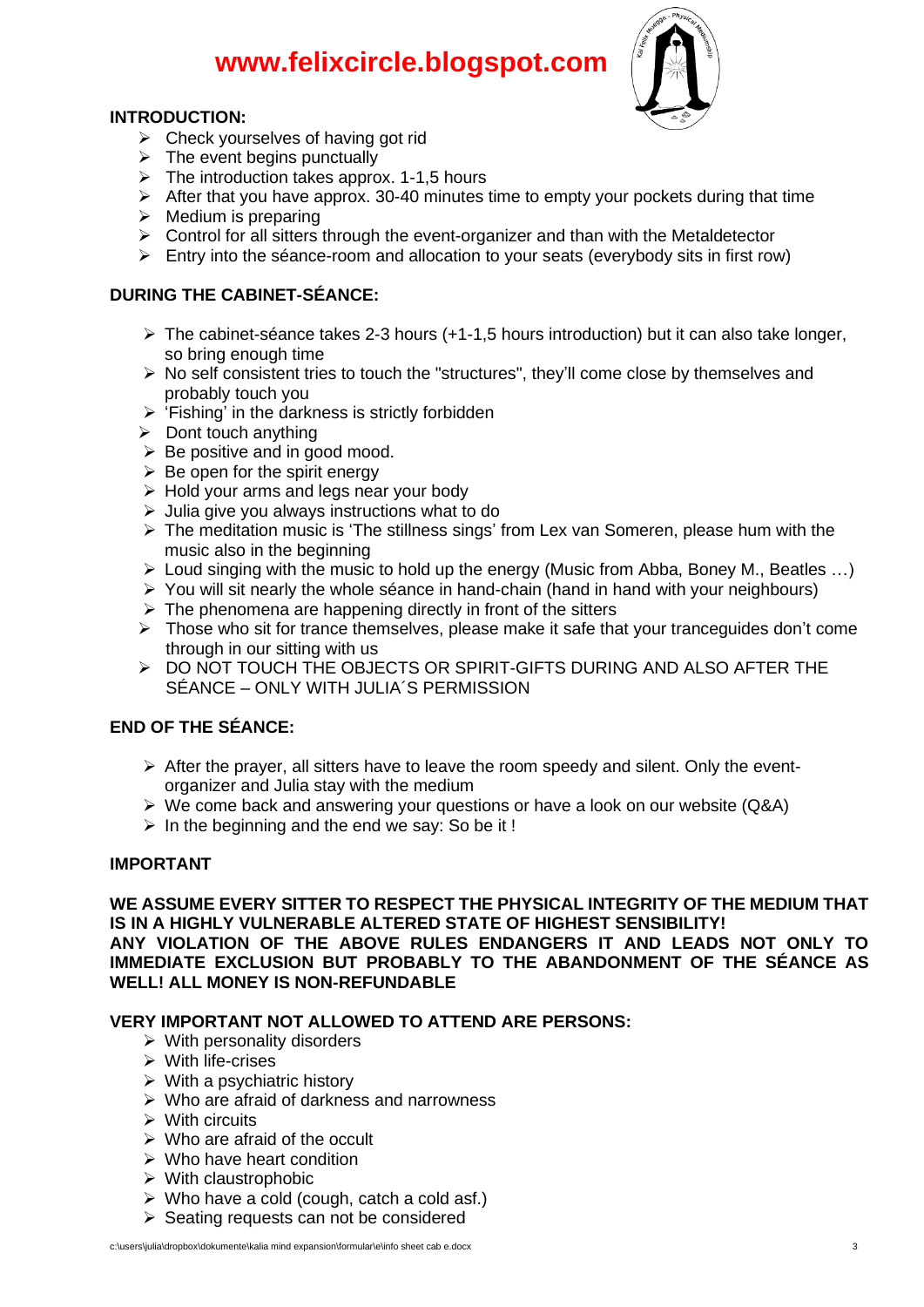

# **WE CANNOT ASSUME ANY LIABILITY - ALL ATTENDANCE IS BY FREE CHOICE!**

After being warned that TV Show hosts are allegedly trying to attend séances under false identities to bust them, we need to ask you to show your ID card to the organizer. No entrance without identification. Thank you for your understanding.

Please understand, that personal wishes in regards to your seating-location can not be regarded.

- Here you can see how a cabinet and a séance-room look like -





#### Glowing board with 3 little balls Flying trumpet



Musicinstrument Flying hanky with light-points





c:\users\julia\dropbox\dokumente\kalia mind expansion\formular\e\info sheet cab e.docx 4